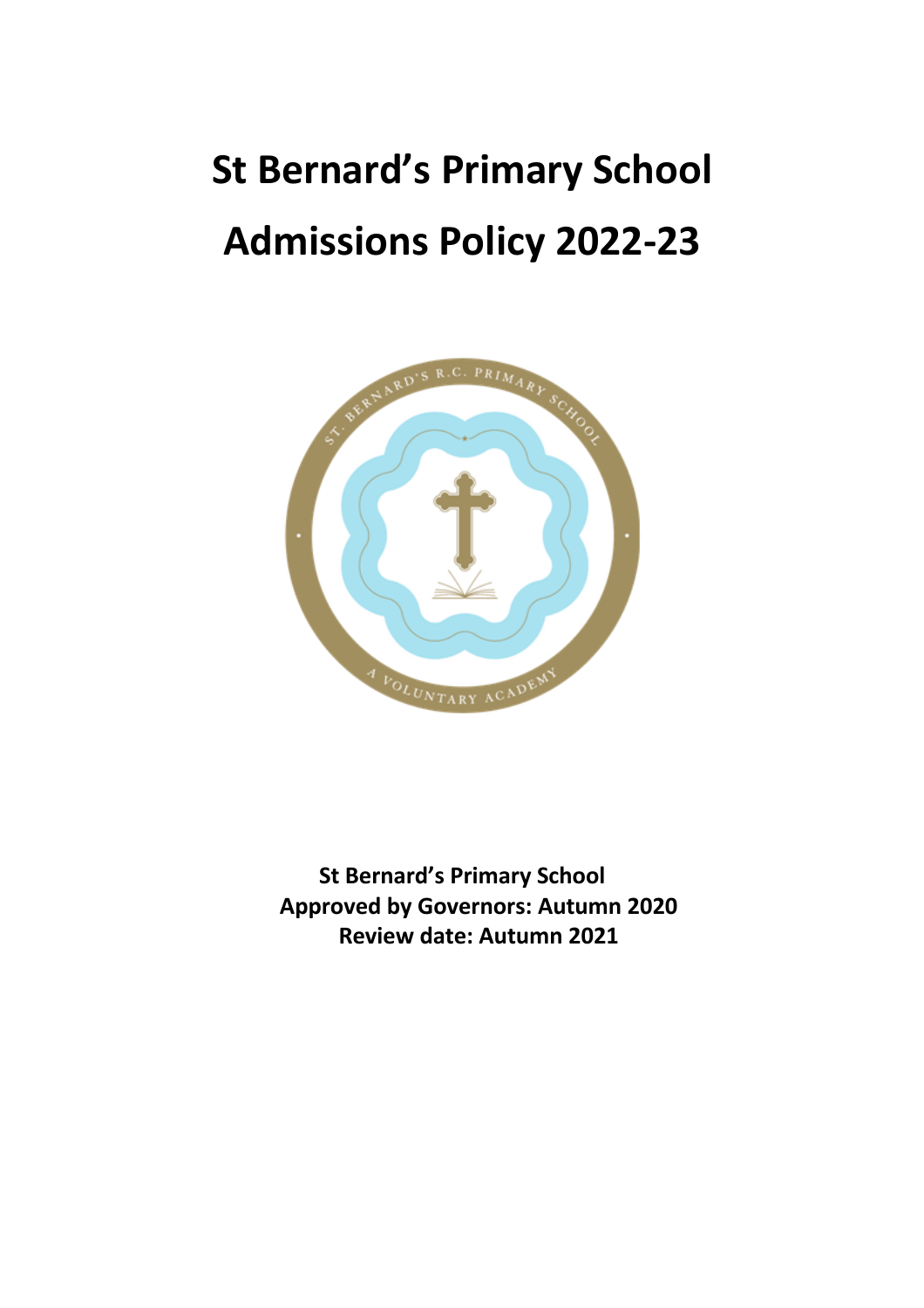# **ST BERNARDS RC CATHOLIC PRIMARY SCHOOL**

## **ADMISSION POLICY 2022/23**

**ST BERNARDS RC** Catholic Primary School was founded by the Catholic Church to provide education for children of Catholic families. Whenever there are more applications than places available, priority will be given to Catholic children in accordance with the oversubscription criteria listed below. The school is conducted by its governing body as part of the Catholic Church in accordance with its trust deed and articles of association, and seeks at all times to be a witness to Our Lord Jesus Christ.

As a Catholic school, we aim to provide a Catholic education for all our pupils. At a Catholic school, Catholic doctrine and practice permeate every aspect of the school's activity. It is essential that the Catholic character of the school's education be fully supported by all families in the school. We therefore hope that all parents will give their full, unreserved and positive support for the aims and ethos of the school. This does not affect the right of an applicant who is not Catholic to apply for and be admitted to a place at the school in accordance with the admission arrangements.

The governing body is the admissions authority and has responsibility for admissions to this school. The local authority undertakes the co-ordination of admission arrangements during the normal admission round. The governing body has set its admission number at 30 pupils to be admitted to Reception in the school year which begins in September 2022.

The governing body will, where logistically possible, admit twins and all siblings from multiple births where one of the children is the last child ranked within the school's Published Admissions Number ("PAN").

## **Pupils with an Education, Health and Care Plan or a Statement of Special Educational Needs (see note 1)**

The admission of pupils with a Statement of Educational Needs or an Education, Health and Care Plan is dealt with by a completely separate procedure. Children with a Statement of Special Educational Needs or Education, Health and Care Plan that names the school must be admitted. Where this takes place before the allocation of places under these arrangements this will reduce the number of places available to other children.

## **Oversubscription Criteria**

*Where there are more applications for places than the number of places available, places will be offered according to the following order of priority.*

- 1. Looked after and previously looked after children.
- 2. Catholic children who are resident in the former parish of St Bernard's, within the Parish of Our Lady, Star of the Sea and St Bernard of Clairvaux for whom St Bernard's is the nearest Catholic school.
- 3. Catholic children from other Parishes.
- 4. Any other children.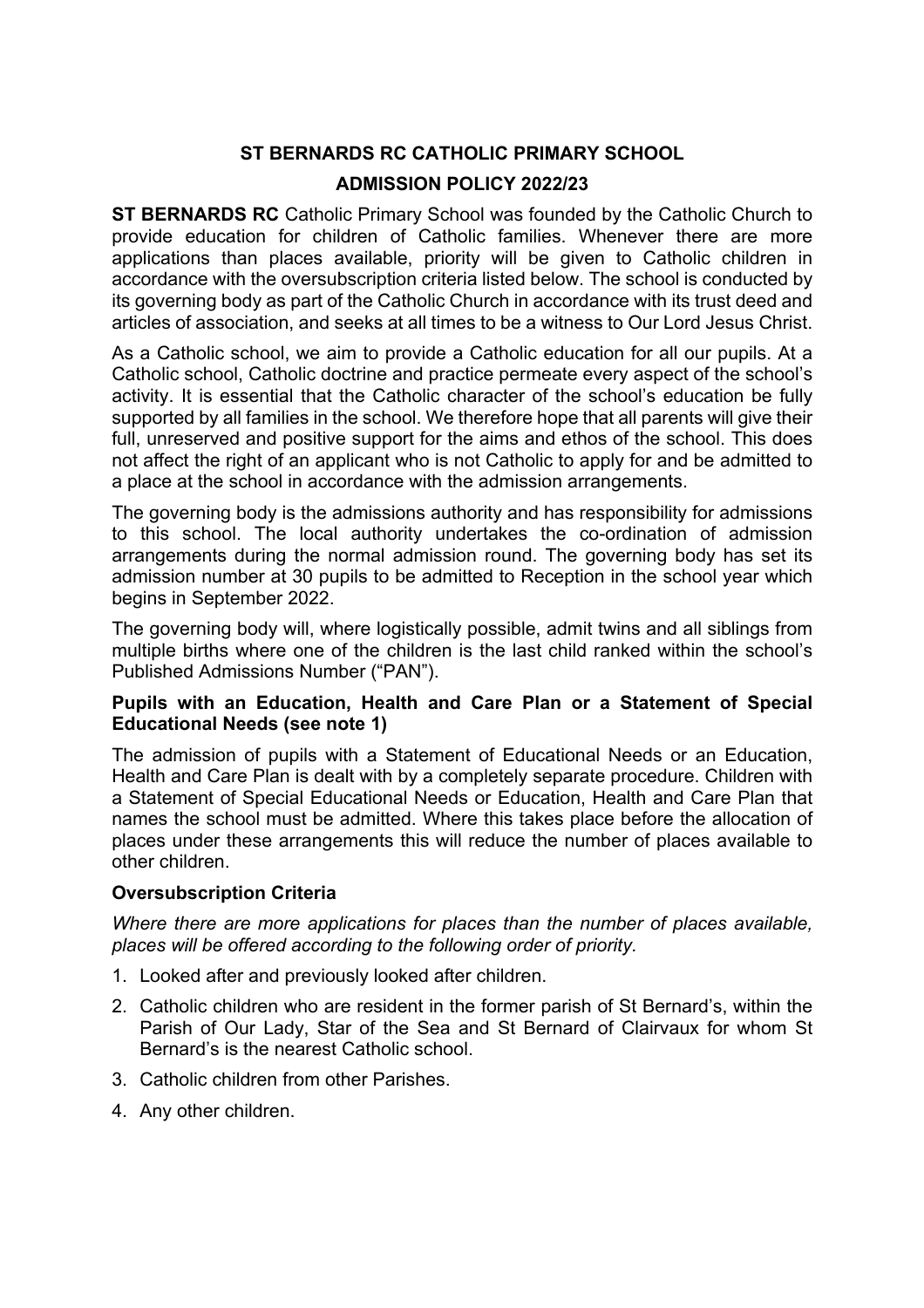*Within each of the categories listed above, the following provisions will be applied in the following order.*

- (i) The attendance of a brother or sister at the school at the time of enrolment will increase the priority of an application within each category so that the application will be placed at the top of the category in which the application is made after children in (1) above (see note 8).
- (ii) The children of staff will be given increased priority within each category so that the application will be placed at the top of the category in which the application is made after children in (1) above (see note 10).

## **Tie Break**

Priority will be given to children living closest to the school determined by the shortest distance. Distances are calculated on the basis of a straight-line measurement between the front door of the child's home address (including the community entrance to flats) and the main entrance of the school. Using Cheshire West and Chester Local Authority's computerised measuring system on the following basis.

In the event of distances being the same for two or more children where this would determine the last place to be allocated, random allocation will be carried out and supervised by a person independent of the school. All the names will be entered into a hat and the required number of names will be drawn out.

## **Application Procedures and Timetable**

To apply for a place at this school in the normal admission round, you must complete a Common Application Form available from the local authority in which you live. You are also requested to complete the Supplementary Information Form attached to this policy if you wish to apply under oversubscription criteria 1 to 4. The Supplementary Information Form should be returned to St Bernard's Primary School.

You will be advised of the outcome of your application on 16<sup>th</sup> April or the next working day, by the local authority on our behalf. If you are unsuccessful (unless your child gained a place at a school you ranked higher) you will be informed of the reasons, related to the oversubscription criteria listed above, and you have the right of appeal to an independent appeal panel.

*If you do not provide the information required in the SIF and return it by the closing date, together with all supporting documentation, your child will not be placed in criteria 1 to 4, and this is likely to affect your child's chance of being offered a place.*

**All applications which are submitted on time will be considered at the same time and after the closing date for admissions which is 15th January 2022.**

## **Late Applications**

Late applications will be administered in accordance with Cheshire West and Chester Local Authority. You are encouraged to ensure that your application is received on time.

## **Admission of Children Below Compulsory School Age and Deferred Entry**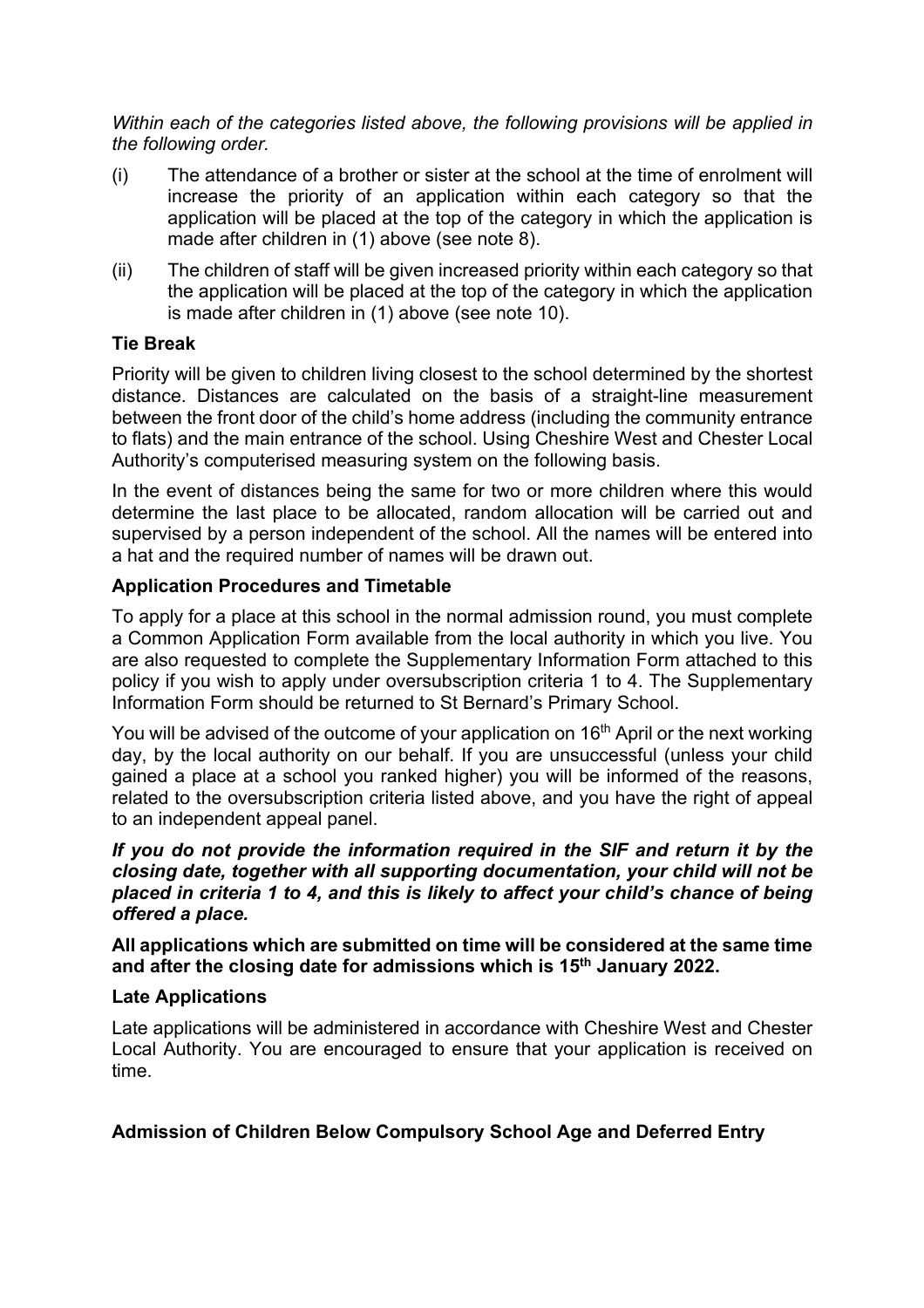A child is entitled to a full-time place in the September following their fourth birthday. A child's parents may defer the date at which their child, below compulsory school age, is admitted to the school, until later in the school year but not beyond the point at which they reach compulsory school age, or beyond the beginning of the final term of the school year for which an offer was made. A child may take up a part-time place later in the school year, but not beyond the point at which the child reaches compulsory school age. Upon receipt of the offer of a place a parent should notify the school, as soon as possible, that they wish to either defer their child's entry to the school or take up a part-time place.

# **Admission of Children outside their Normal Age Group**

A request may be made for a child to be admitted outside of their normal age group, for example, if the child is gifted and talented or has experienced problems such as ill health. In addition, the parents of a summer born child, i.e. a child born between 1<sup>st</sup> April and 31<sup>st</sup> August, may request that the child be admitted out of their normal age group, to reception rather than year 1.

Any such request should be made in writing to **Mr S Jevons, St Bernard's RC Primary School, A Voluntary Academy, Sherbourne Road, Ellesmere Port CH65 5EW** at the same time as the admission application is made. The governing body will make its decision about the request based on the circumstances of each case and in the best interests of the child. In addition to taking into account the views of the principal, including the principal's statutory responsibility for the internal organisation, management and control of the school, the governing body will take into account the views of the parents and of appropriate medical and education professionals, as appropriate.

## **Waiting Lists**

In addition to their right of appeal, unsuccessful children will be offered the opportunity to be placed on a waiting list. This waiting list will be maintained in order of the oversubscription criteria set out above and *not* in the order in which applications are received or added to the list. Waiting lists for admission will operate throughout the school year. The waiting list will be held open until 25th July 2022.

## **Inclusion in the school's waiting list does not mean that a place will eventually become available.**

## **In-Year Applications**

An application can be made for a place for a child at any time outside the admission round and the child will be admitted where there are available places. Application should be made to Cheshire West and Chester LA.

Where there are places available but more applications than places, the published oversubscription criteria, as set out above, will be applied.

If there are no places available, the child will be added to the waiting list (see above).

You will be advised of the outcome of your application in writing, and you have the right of appeal to an independent appeal panel.

## **Fair Access Protocol**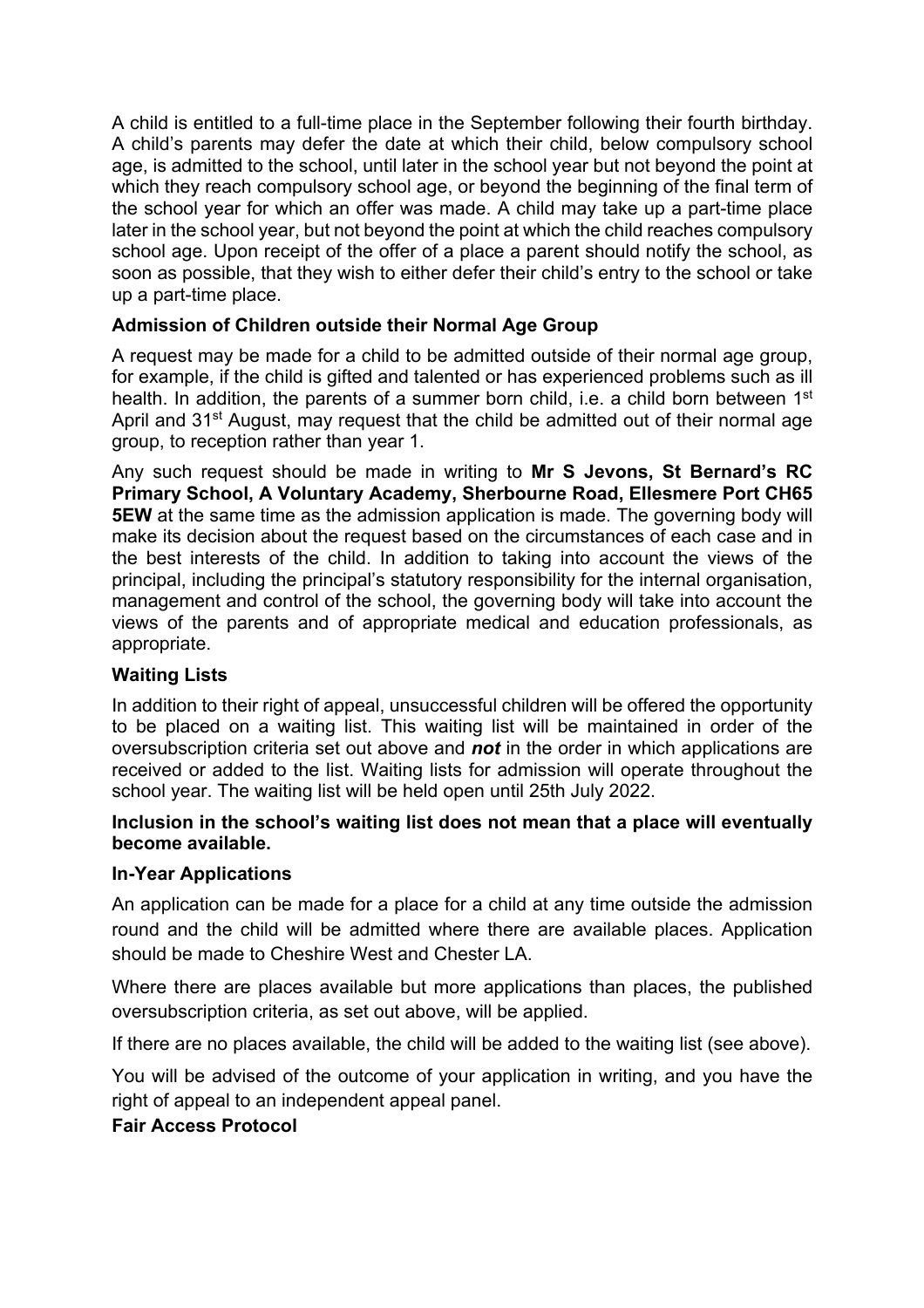The school is committed to taking its fair share of children who are vulnerable and/or hard to place, as set out in locally agreed protocols. Accordingly, outside the normal admission round the governing body is empowered to give absolute priority to a child where admission is requested under any locally agreed protocol. The governing body has this power, even when admitting the child would mean exceeding the published admission number (subject to the infant class size exceptions).

## **Pre School**

For children attending the school's preschool, application to the reception class of the school must be made in the normal way, to the home local authority. Attendance at the school's nursery does not automatically guarantee that a place will be offered at the school.

#### **The governing body reserves the right to withdraw the offer of a place or, where a child is already attending the school the place itself, where it is satisfied that the offer or place was obtained by deception.**

## *Notes (these notes form part of the oversubscription criteria)*

- 1. A Statement of Special Educational Needs is a statement made by the local authority under section 324 of the Education Act 1996, specifying the special educational provision for a child. An Education, Health and Care Plan is a plan made by the local authority under section 37 of the Children and Families Act 2014, specifying the special educational provision required for a child.
- 2. A 'looked after child' has the same meaning as in section 22(1) of the Children Act 1989, and means any child who is (a) in the care of a local authority or (b) being provided with accommodation by them in the exercise of their social services functions (e.g. children with foster parents) at the time of making application to the school.

A 'previously looked after child' is a child who was looked after, but ceased to be so because he or she was adopted, or became subject to a child arrangements order or special guardianship order. Included in this definition are those children who appear (to the governing body) to have been in state care outside of England and who ceased to be in state care as a result of being adopted.

3. 'Catholic' means a member of a Church in full communion with the See of Rome. This includes the Eastern Catholic Churches. This will normally be evidenced by a certificate of baptism in a Catholic Church or a certificate of reception into the full communion of the Catholic Church. For the purposes of this policy, it includes a looked after child who is part of a Catholic family where a letter from a priest demonstrates that the child would have been baptised or received if it were not for their status as a looked after child (e.g. a looked after child in the process of adoption by a Catholic family).

For a child to be treated as Catholic, evidence of Catholic baptism or reception into the Church will be required. Those who have difficulty obtaining written evidence of baptism should contact their Parish Priest [who, after consulting with the Diocese, will decide how the question of baptism is to be resolved and how written evidence is to be produced in accordance with the law of the Church].